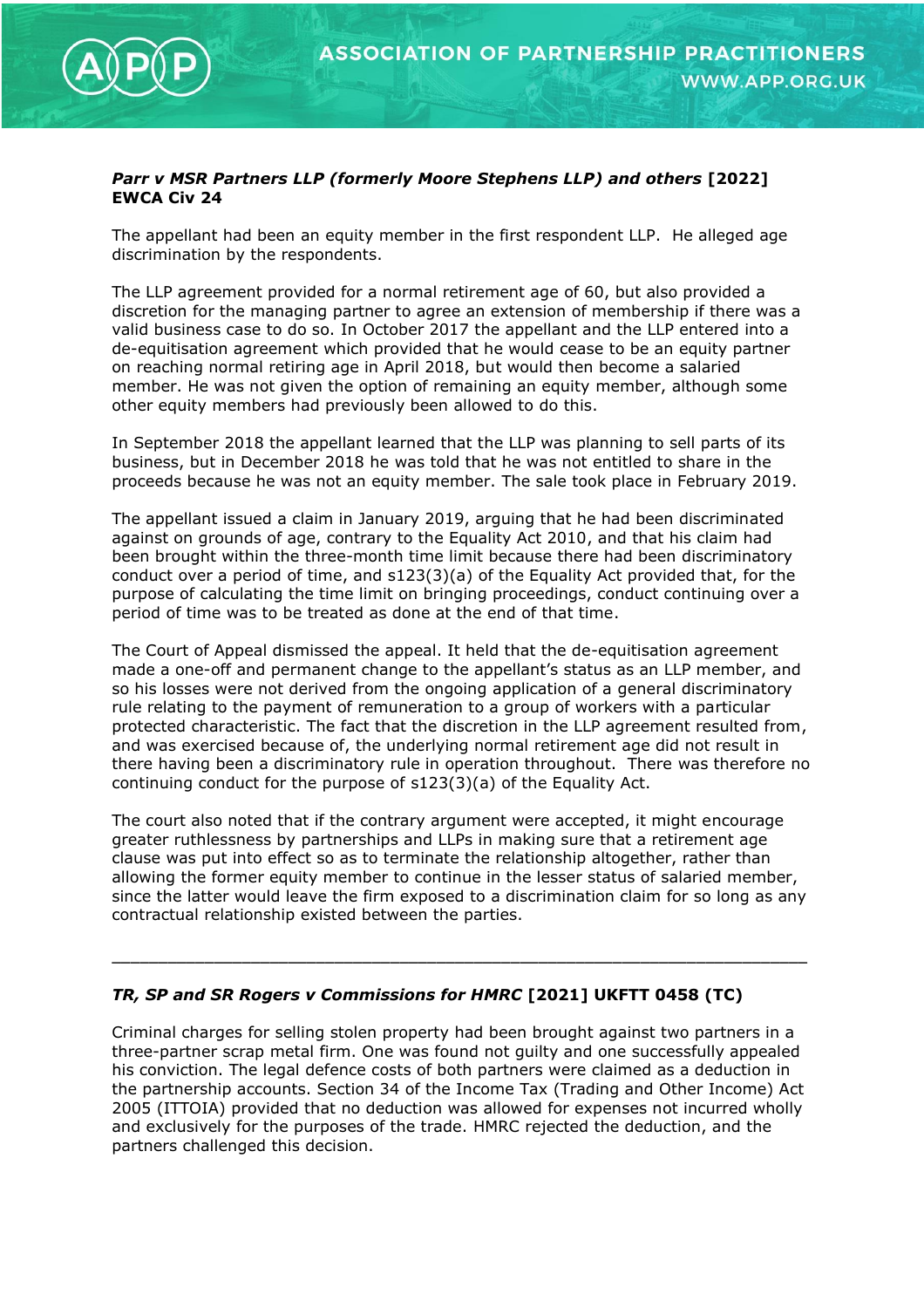

The tribunal held that the purpose of incurring expenses on legal fees was the defence of trade. It was not motivated by the risk of imprisonment, since there was no real risk of this, but by the impact of a conviction on the business and the ability to continue trading. The evidence showed that the lease of the partnership's premises would have been terminated, and it would have been unlikely that the Scrap Metal Dealer's licence would have been renewed.

The tribunal also held that this was the exclusive purpose. It was true that the successful appeal against conviction had an effect on the partner's reputation, but this was not necessarily the purpose of obtaining legal advice, and here the defence of personal reputation had not been relevant when deciding whether to incur legal fees. Indeed, the comments of the trial judge were such as to minimise any reputational damage, while the judgment of the Court of Appeal was not such as to wholly reverse any negative impact; and any damage was largely done by the initial reporting of the case.

## *Moody v Estate of the late Norman Jones and others* **[2021] EWHC 3443 (Ch)**

\_\_\_\_\_\_\_\_\_\_\_\_\_\_\_\_\_\_\_\_\_\_\_\_\_\_\_\_\_\_\_\_\_\_\_\_\_\_\_\_\_\_\_\_\_\_\_\_\_\_\_\_\_\_\_\_\_\_\_\_\_\_\_\_\_\_\_\_\_\_\_\_\_\_\_

The claimant sought a declaration that the partnership had been dissolved by valid notices given by him under clause 13(iii) of the Partnership Agreement (dissolution for cause) or by the death of the other partner, and that he had validly exercised an option under clause 14 to purchase the other partner's share on the terms set out in the Agreement. The defendants argued that the claimant had abandoned his interest in the partnership and/or was barred by the equitable doctrine of laches from maintaining the claim, or that the deceased partner (the first defendant) had served a valid notice of dissolution under clause 13(iii) before the claimant had served either of his notices. The parties also disputed as to whether a particular building was partnership property and whether the second defendant, who was the first defendant's son and owner of the company which occupied the property, and the third defendant, which was the company itself, were liable to account for income received by them from the property.

The court held that the disputed building was partnership property. The register of title showed a transfer from the previous owner to both the claimant and the first defendant. In the absence of an express declaration of trust, the court considered that the key consideration was that although the defendant's company might have initially funded the purchase, the two partners had borrowed a sum in the name of the partnership which was paid to the company before the building was registered in their joint names. This raised a strong presumption that it was it was partnership property, pursuant to s21 of the Partnership Act 1890 which provided that property bought with the firm's money was deemed to have been bought on its account unless a contrary intention appeared, and there was nothing to rebut this. Indeed, the parties acted on the basis that it was partnership property: for example, consistently showing an item in the accounts for 'property at cost' when there was no other partnership property; and the first defendant on many occasions expressly referring to the building as being a partnership asset or to the claimant as having a 40% beneficial interest in it by virtue of his status as partner.

The court held that the claimant had not abandoned the partnership and was not to be treated as barred by laches from asserting his rights as a partner. The partnership was not purely about the management of the building, which was largely undertaken by the first defendant, but also about its development, which was the claimant's area of expertise. Attendance at the building in order to manage it was therefore only one part of the partnership's activities and so even if the claimant absented himself or was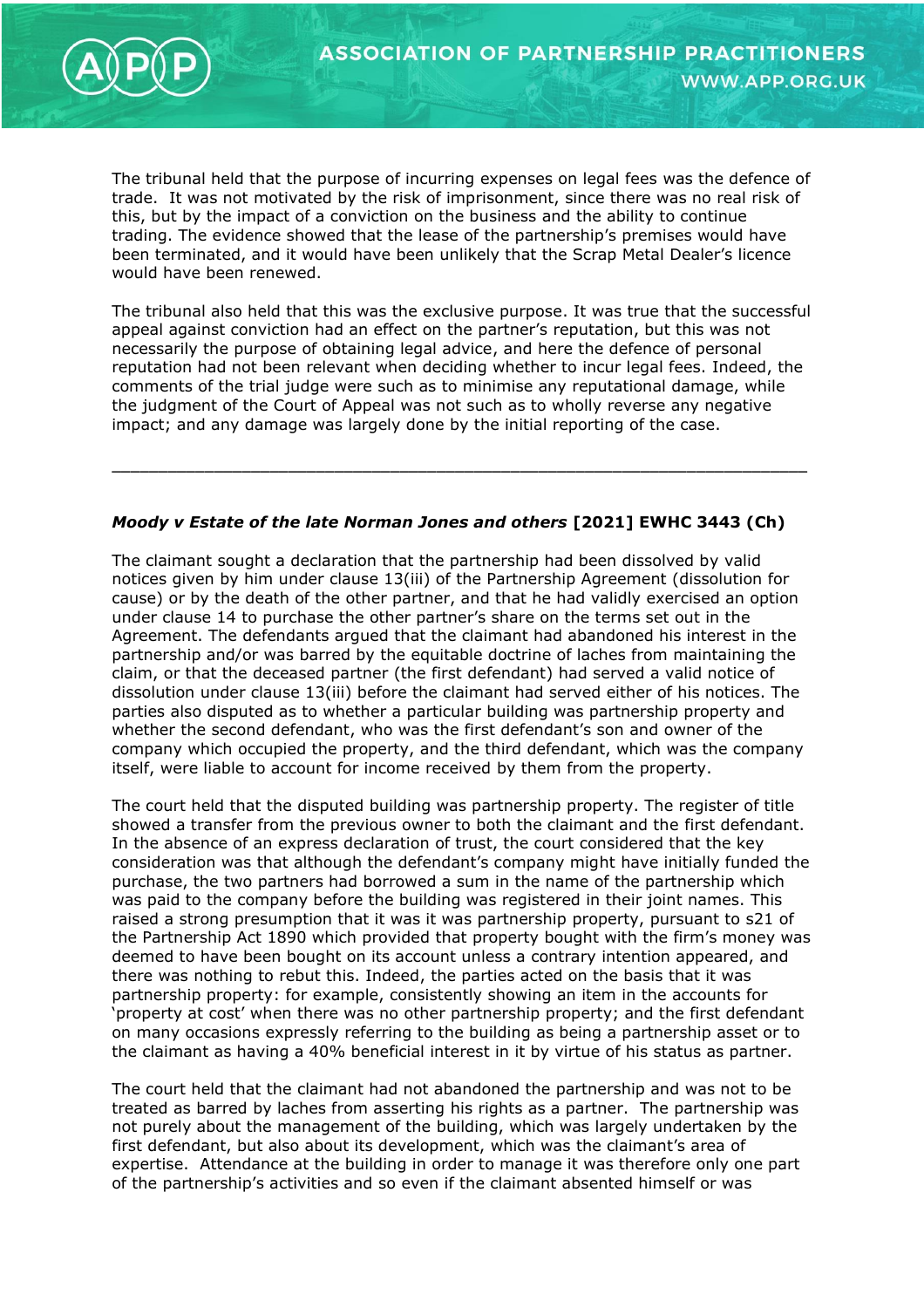

excluded from the building that did not mean he did not have a continuing interest in the partnership's affairs. Abandonment would involve some form of agreement or estoppel based on an offer by the claimant to renounce his rights, and there was no evidence of any such agreement or of the defendant acting to his detriment in reliance on the claimant holding back from asserting that he was a partner. Laches would involve disallowing an equitable remedy because of unconscionable delay in acting to protect a claim, but even if laches could affect the claimant's property rights, which was doubtful, it could not apply here because there was no detrimental reliance as required if laches were to defeat the assertion of the rights of a partner.

The court held that the notice to dissolve given by the first defendant was invalid. First, the claimant had not committed 'grave' or 'persistent' breaches of the agreement as required by clause 13(iii)I of the Partnership Agreement so as to justify such a notice being served on him, although it refused to imply a term into the Agreement that a partner must have a reasonable opportunity to respond to allegations of misconduct prior to service of notice of dissolution for cause, since such a term was not generally to be implied (*Green v Howell* [1910] 1 Ch 495). The interpretation of these terms by the court is noteworthy because the Partnership Act itself includes a similar ground - wilful or persistent breach – for judicial dissolution. The court noted that a grave breach would go to the root of the confidence and good faith between partners *(DB Rare Books Ltd v Antiqbooks* [1995] 2 BCLC 306), and that persistent breaches must not only be repeated but also be of some gravity. Second, the claimant had not been guilty of conduct likely to have a serious adverse effect on the partnership business so as to justify a notice under clause 13(iii)I. Again, the interpretation of these terms is noteworthy because the Partnership Act includes a similar ground - conduct prejudicial to the business. – for judicial dissolution. The court noted that the appropriate considerations in relation to whether conduct would have such an affect were: i) the nature of the business; ii) the nature of the conduct; iii) whether the party had done something that ought not to have done in accordance with the express or implied terms of the partnership agreement; and iv) whether something had occurred that had fundamentally affected the confidence and good faith that existed between partners, without which any adverse effect of the conduct on the business was unlikely to be serious.

On the facts, there was no breach of clause 13. The claimant had not failed to contribute to a partnership debt as the first defendant had alleged. He had offered to provide any financial contribution needed but the first defendant had never notified him of any such need. Nor was he obliged to disclose advice which he had obtained in relation to this debt and the charge which secured it, because this was for his own benefit and not that of the partnership. The claimant's return of the key to the building and his lack of regular attendance there reflected the division of responsibility between the partners rather than any failure by the claimant to engage. The court also noted that this state of affairs had had lasted for several decades prior to the notice of dissolution served by the first defendant and that he had thereby waived any entitlement to dissolve, since the claimant's behaviour could not be regarded as a continuing breach which could not be waived. Furthermore, a partner's duty of good faith meant than an expulsion notice, or a notice of dissolution which had the same effect, should only be served in good faith for the benefit of the firm as a whole and not for the partner's own ends (*Blisset v Daniel*  (1853) 10 Hare 493), whereas the first defendant had an impermissible collateral purpose of frustrating the claimant's attempts to obtain further information about the partnership accounts and the use of the partnership property.

However, the court held that both of the claimant's notices to dissolve were valid, since the first defendant had gravely breached the Partnership Agreement and been guilty of conduct likely to have serious adverse effect upon the partnership business by failing to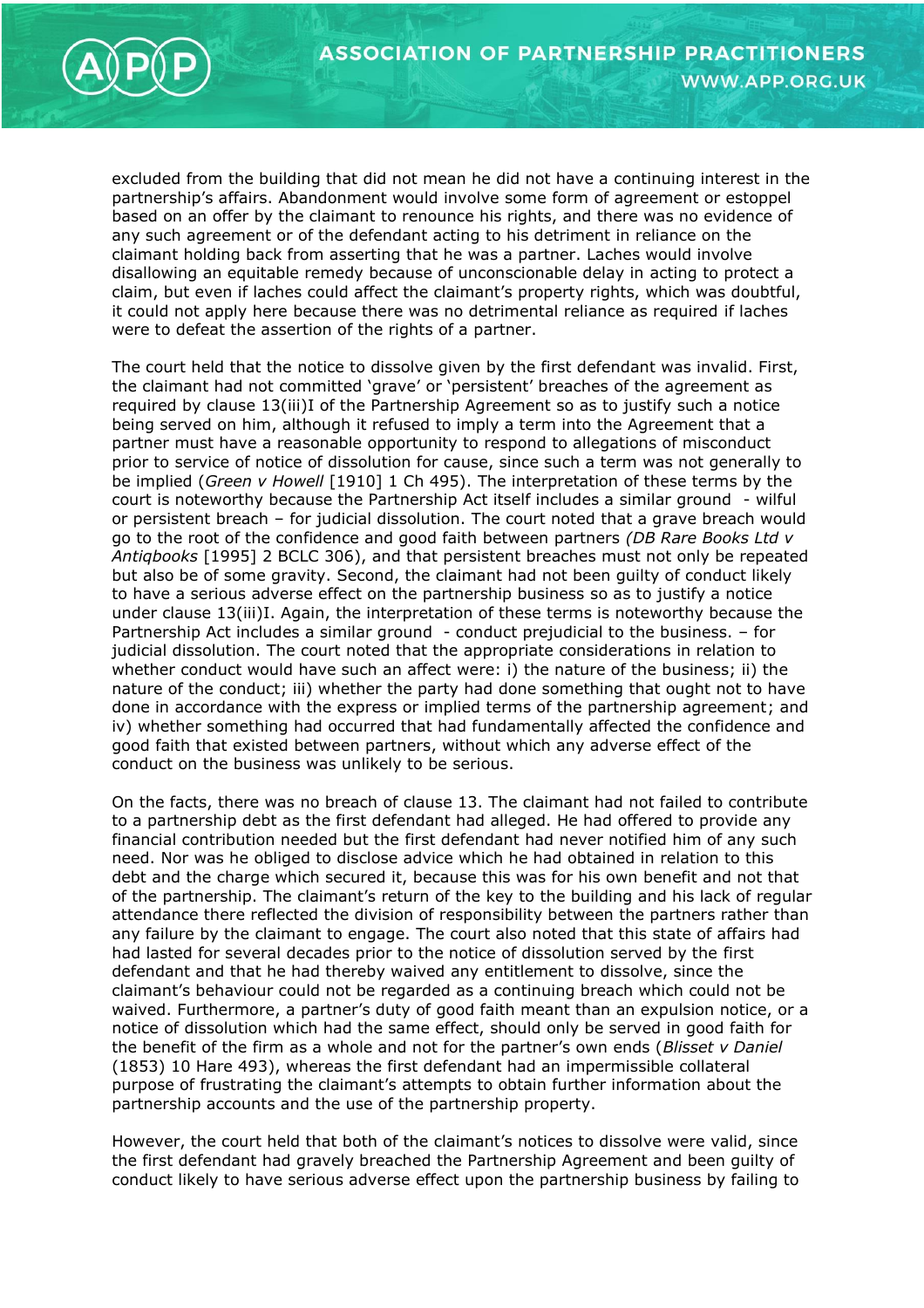

respond to the claimant's request for information, including about what was happening to rental income from the building. As a result, the claimant had also validly exercised the option under clause 14(ii) of the Agreement to acquire the first defendant's share. In any event, the partnership would have dissolved pursuant to s33 of the Partnership Act when the first defendant died, and so the validity of the dissolution notices only affected the date of dissolution which was to be considered when drawing up the balance sheet required by the Agreement.

As to the exercise of the court's discretion to grant specific performance of the option in the agreement to buy out the first defendant, the court ruled first that there was no evidence to support the contention that the claimant had not acted in good faith. Second, even if the claimant had attempted to acquire the third-party charge over the building in order to pressurise the first defendant to buy him out, which was not clear on the facts, this would not have been enough to bar a grant of specific performance. Third, the claimant could not be criticised for not serving a notice of dissolution earlier because he had no grounds to serve a dissolution notice for cause until the first defendant had failed to supply the information requested, and he could have had legitimate commercial reasons for seeking to avoid serving a notice for dissolution on notice under clause 13(i).

As to the valuation of the property, the court noted that the Partnership Agreement provided that the property should be valued by reference to the balance sheet as at the date of dissolution, adjusted in consequence of any valuation at the date of dissolution requested by either party within three months of the dissolution. Although the first defendant did not make the request within three months, the court held that time was not of the essence. The usual test was what the relevant words in the agreement would mean to a reasonable objective bystander with knowledge of the background. Time would normally be of the essence in the exercise of an option (*United Scientific Holdings Ltd v Burnley Borough Council* [1978] AC 904), such as the option to purchase a partner' share, but this was not necessarily the case for any further time limits which arose as a result of the exercise of the right (*Simmers v James* [2008] SC (HL) 137), such as the option to request a valuation of the partnership property. Time could objectively be considered to be of the essence in order to give rise to a binding agreement between the parties for the acquisition of the partnership share and for the parties to know where they stood, but this did not apply to a request for a valuation. The court also noted that the Agreement provided for a valuation to be requested within two months in the event of dissolution on death, this was unrealistic since probate would not normally have been taken within this timescale, and this pointed to the three-month deadline for dissolution for cause not being intended to be a hard deadline either. What mattered was that any valuation should be obtained within a timescale which permitted the balance sheet figures to be adjusted in the light of it and thus in the same sort of timescale, and there was no three-month time limit on preparation of the balance sheet. Indeed, the requirement that the balance sheet be prepared 'as quickly as reasonably practical' reflected the possible existence of practical difficulties and consequent delays in immediately preparing a balance sheet and profit and loss account. Further, failure to request a valuation within three months, were this to be a strict deadline, could have very serious consequences and indeed did so here, since the book value of the property was approximately £20,000 whereas its current valuation was £2.25 million, and it was therefore unlikely that the parties intended it to be a strict limit. The court concluded that time was not of the essence here, and since the parties were a long way off having prepared a balance sheet as required by the Agreement, it remained open to the defendants to seek a valuation at the date of dissolution.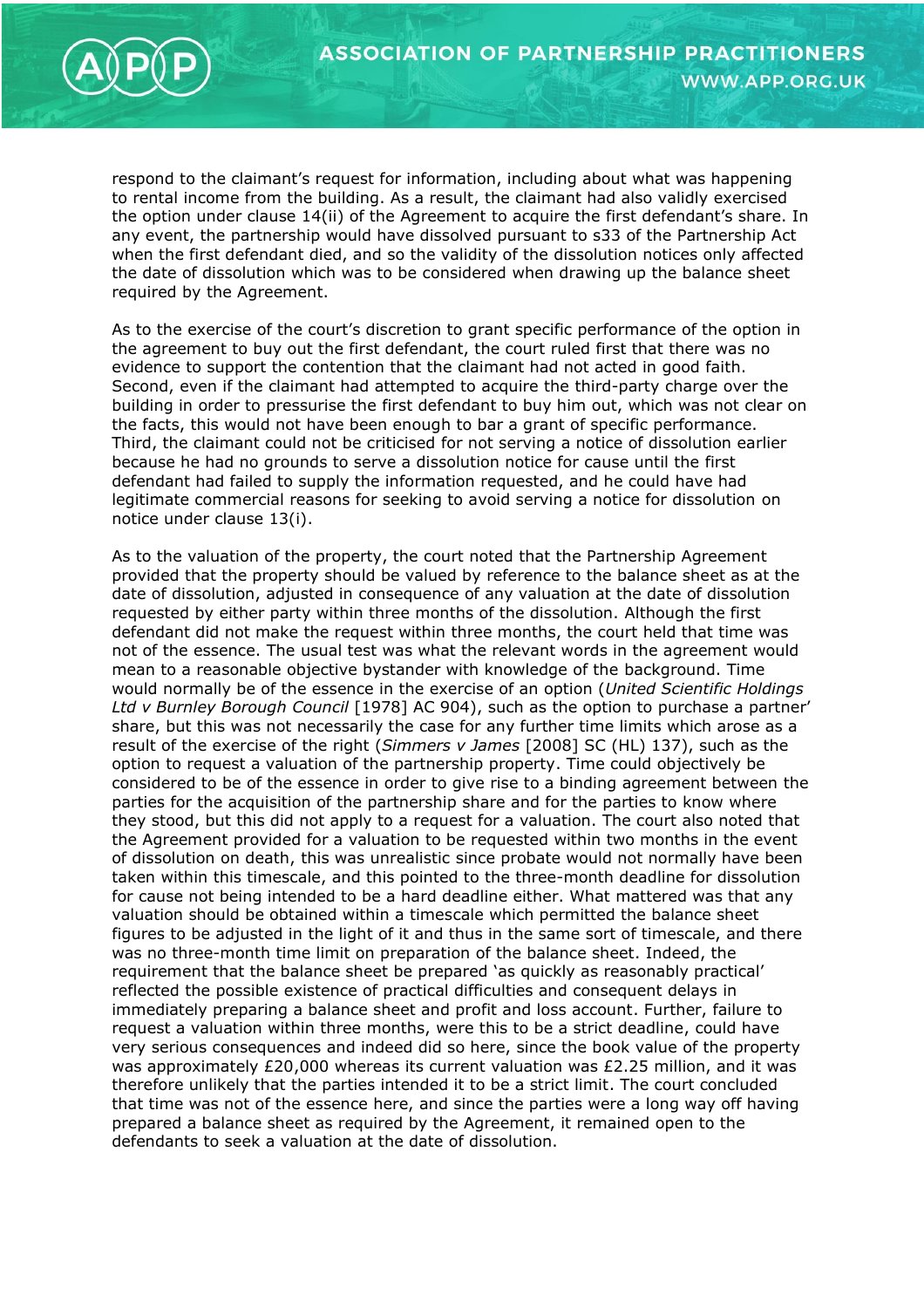



The court ordered the first defendant to account for all income in respect of the building, whether received from the second and third defendants or otherwise, and to compensate the partnership for the breach of duty of good faith (in respect of which the court ordered an inquiry as to the loss suffered by the partnership as a result). It held that the he had acted in breach of his duty of good faith to the claimant by failing to ensure that the fee payable under the formal licence over the building granted by him to the second and third defendants was accounted for to the partnership and, when the formal licence was replaced by other arrangements, by failing to define the basis on which they should account to the partnership. Furthermore, the agreement between the first and second defendants for the latter to receive 80% of the income from the building could not have been bjecttively honest, and the first defendant had no authority under s5 of the Partnership Act to enter into the licence or the subsequent arrangements because they were not 'act[s] for carrying on in the usual way business pf the kind carried on by the firm'.

The parties were agreed that, so long as a partnership existed, time could never run in respect of an action between partners based on their fiduciary duties. Time therefore only ran from dissolution, and so the claimant's claim was not statute barred under s23 of the Limitation Act 1980.

Finally, the court held that the second and third defendants were liable for an account of profits as constructive trustees from when the claimant began to make serious complaints about the failure to account to him for the profits made in respect of the building. After this, the failure to account could not objectively be considered to be honest behaviour, thus rendering the second defendant's behaviour unconscionable in retaining monies received without accounting to the partnership.

\_\_\_\_\_\_\_\_\_\_\_\_\_\_\_\_\_\_\_\_\_\_\_\_\_\_\_\_\_\_\_\_\_\_\_\_\_\_\_\_\_\_\_\_\_\_\_\_\_\_\_\_\_\_\_\_\_\_\_\_\_\_\_\_\_\_\_\_\_\_\_\_\_\_\_

## *BNM Parkstone LLP v Khazai and another* **[2022] EWHC 345 (Ch)**

The parties disputed a number of issues concerning the business arrangements between them. Khazai, who was a member of the claimant LLP, was responsible for the day to day management of part of its business. He subsequently transferred the operation of that part of the business to a company of which he was a member. The court held that this was a repudiatory breach of the contract between Khazai and the LLP.

Of particular interest as a matter of LLP law is the dispute about fiduciary duties.

The court held that Khazai owed fiduciary duties to the LLP in relation to the part of its business which he managed. First, the contract between the LLP and Khazai provided that he would manage the day to day operation of that part of the business, and thus necessarily put him in a position where the LLP placed trust and confidence in him. These fiduciary obligations were subject to the terms of the contract (*F&C v Barthelemy* [2011] EWHC 1731 Ch). Second, the court held that Khazai also owed potential fiduciary obligations as a member of the LLP. These would depend on his specific role and circumstances and although the default rules in the LLP Regulations 2001 could be relevant in this respect, here they were displaced by the provisions of the contract.

The court held that Khazai's actions as a fiduciary were not carried out in good faith and thus that his claim for relief under s1157 of the Companies Act 2006 (applied to LLPs by the LLP Regulations 2009) must fail. Section 1157 provides that in an action against an LLP member for breach of duty, the court could relieve the member of liability if he had acted honestly and reasonably, and ought fairly to be excused. However, in transferring